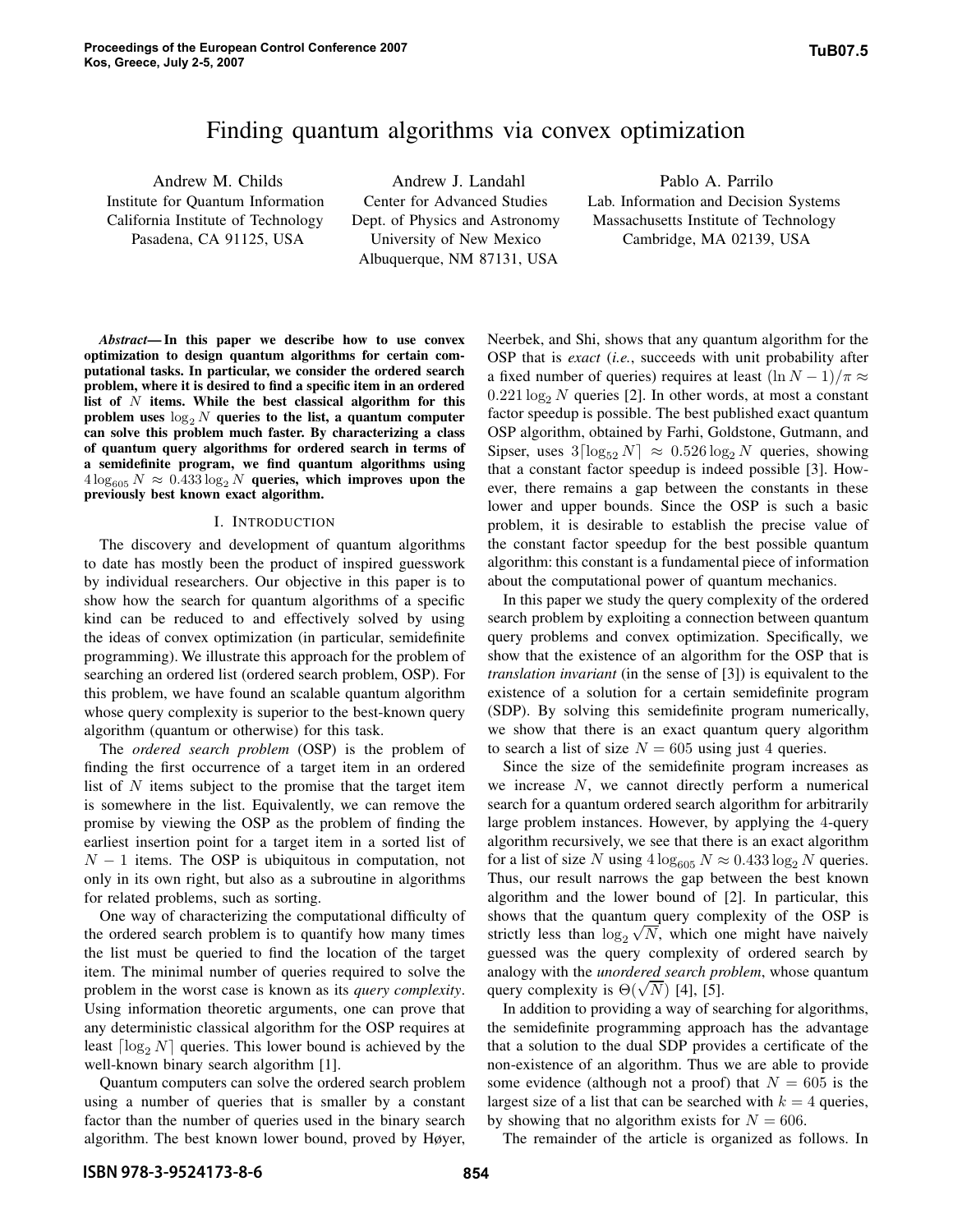Section II, we describe the class of translation invariant algorithms that we focus on and summarize known results about such algorithms. In Section III, we show how these algorithms can be characterized as the solutions of a semidefinite program, and discuss its convex duality properties. Finally, in Section IV, we present the results obtained by numerically solving this semidefinite program, followed by our conclusions.

## II. TRANSLATION INVARIANT QUANTUM ALGORITHMS FOR ORDERED SEARCH

#### *A. Quantum query algorithms*

We briefly describe next the quantum query model used. For the full details, we refer the reader to [3], [6].

A k-query quantum algorithm is specified by an initial quantum state  $|\psi_0\rangle$  and a sequence of unitary operators  $U_1, U_2, \ldots, U_k$ . The algorithm begins with the quantum computer in the state  $|\psi_0\rangle$ , and query transformations and the operations  $U_j$  are applied alternately, giving the final quantum state

$$
|\phi_j\rangle := U_k G_j U_{k-1} \dots U_1 G_j |\psi_0\rangle. \tag{1}
$$

The operations  $G_j$  correspond to queries about the list of items. In the quantum mechanical version of the query model, access to the query function is provided by a unitary transformation. Specifically, we will use a *phase oracle* for  $g_i$ , a linear operator  $G_i$  defined by the following action on the computational basis states  $\{ |x\rangle : x \in \mathbb{Z}/2N \}$ :

$$
G_j|x\rangle := g_j(x)|x\rangle. \tag{2}
$$

We say the algorithm is *exact* if  $\langle \phi_j | \phi_{j'} \rangle = \delta_{j,j'}$  for all  $j, j' \in \{0, 1, \ldots, N - 1\}$ , since in this case there is some measurement that can determine the result  $j \mod N$  with certainty. For each value of  $N$ , our goal is to find choices of  $|\psi_0\rangle$  and  $U_1, U_2, \ldots, U_k$  for k as small as possible so that the resulting quantum algorithm is exact.

The search for a good quantum algorithm for the OSP can be considerably simplified by exploiting the translation equivariance of the function  $g_i$  [3]. This equivariance manifests itself as a symmetry of the query operators. In terms of the translation operator  $T$  defined by

$$
T|x\rangle := |x+1\rangle \quad \forall \, x \in \mathbb{Z}/2N \tag{3}
$$

(where addition is again performed in  $\mathbb{Z}/2N$ ), we have

$$
TG_jT^{-1} = G_{j+1} \quad \forall j \in \mathbb{Z}/2N.
$$
 (4)

Thus, it is natural to choose the quantum algorithm to have the translation invariant initial state

$$
|\psi_0\rangle = \frac{1}{\sqrt{2N}} \sum_{x=0}^{2N-1} |x\rangle \tag{5}
$$

satisfying  $T |\psi_0\rangle = |\psi_0\rangle$ , and translation invariant unitary operations  $U_t$ , *i.e.*, unitary operators satisfying

$$
TU_tT^{-1} = U_t \tag{6}
$$

for  $t \in \{1, 2, ..., k\}$ . Of course, while (4) holds for all  $j \in \mathbb{Z}/2N$ , we are promised that  $j \in \{0, 1, \ldots, N-1\}.$ Correspondingly, we can require the  $N$  possible orthogonal final states to label the location of the marked item as follows:

$$
|\phi_j\rangle := \begin{cases} \frac{1}{\sqrt{2}} (|j\rangle + |j + N\rangle) & k \text{ even} \\ \frac{1}{\sqrt{2}} (|j\rangle - |j + N\rangle) & k \text{ odd} \end{cases}
$$
(7)

(where the separation into  $k$  even and odd is done for reasons explained in [3]). Overall, we refer to an algorithm with the initial state (5), unitary operations satisfying (6), and the final states (7) as an *exact, translation invariant algorithm* (in the sense of [3]).

#### *B. Characterizing algorithms by polynomials*

One of the main advantages of translation-invariant quantum algorithms for the OSP is that they have a convenient characterization in terms of univariate Laurent polynomials. A *Laurent polynomial* is a function  $Q : \mathbb{C} \to \mathbb{C}$  that can be written as

$$
Q(z) = \sum_{i=-D}^{D} q_i z^i
$$
 (8)

for some positive integer D, where each  $q_i \in \mathbb{C}$ . We call D the *degree* of  $Q(z)$ . We say  $Q(z)$  is *nonnegative* if, on the unit circle  $|z| = 1$ ,  $Q(z)$  is real-valued and satisfies  $Q(z) \geq 0$ . Note that for  $|z| = 1$ ,  $z^* = z^{-1}$ , so  $Q(z)$  is real-valued on the unit circle if and only if  $q_i = q_{-i}^*$  for all *i* ∈ {0, 1, ..., *D*}. If  $Q(z) = Q(z^{-1})$  for all  $z \in \mathbb{C}$ , *i.e.*, if  $q_i = q_{-i}$  for all  $i \in \{1, 2, ..., D\}$ , we say  $Q(z)$ is *symmetric*. Thus,  $Q(z)$  is nonnegative and symmetric if and only if  $q_i = q_{-i} \in \mathbb{R}$  for all  $z \in \{0, 1, \ldots, D\}$ . An example of a nonnegative, symmetric Laurent polynomial that is relevant to the ordered search problem is the *Hermite kernel* of degree  $N - 1$ ,

$$
H_N(z) := \sum_{i=-(N-1)}^{N-1} \left(1 - \frac{|i|}{N}\right) z^i \tag{9}
$$

$$
= \frac{1}{N} \left( \frac{z^{-N} - 1}{z^{-1} - 1} \right) \left( \frac{z^{N} - 1}{z - 1} \right). \tag{10}
$$

The following result of Farhi, Goldstone, Gutmann, and Sipser characterizes exact translation invariant algorithms for the ordered search problem in terms of Laurent polynomials.

*Theorem 1 ([3])*: There exists an exact, translation invariant, k-query quantum algorithm for the N-element OSP if and only if there exist nonnegative, symmetric Laurent polynomials  $Q_0(z),...,Q_k(z)$  of degree  $N-1$  such that

$$
Q_0(z) = H_N(z) \tag{11}
$$

$$
Q_t(z) = Q_{t-1}(z) \quad \text{at } z^N = (-1)^t
$$

$$
\forall t \in \{1, 2, \dots, k\} \quad (12)
$$

$$
Q_k(z) = 1\tag{13}
$$

$$
\frac{1}{2\pi} \int_0^{2\pi} Q_t(e^{i\omega}) d\omega = 1 \qquad \forall \, t \in \{0, 1, \dots, k\}. \tag{14}
$$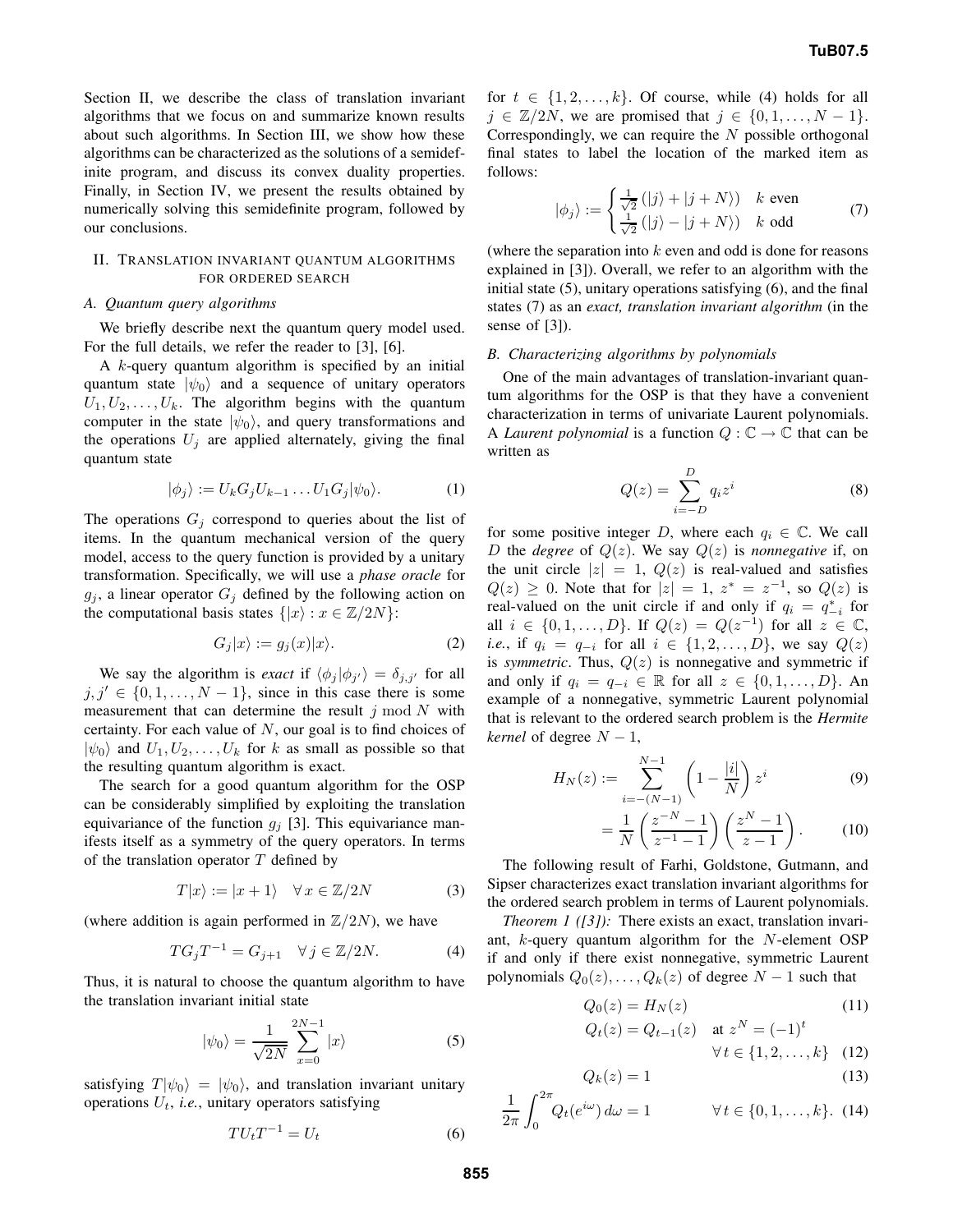

Fig. 1.  $Q_t(e^{i\theta})$  as a function of  $\theta$  for  $k = 2$  and  $N = 6$ . The solid, long dashed, and short dashed lines represent  $t = 0, 1$ , and 2, respectively. The intersections at roots of 1 and  $-1$  are indicated by circles and squares, respectively.

Each polynomial  $Q_t(z)$  in this theorem represents the quantum state of the algorithm after  $t$  queries. Indeed, if we write

$$
Q_t(z) = \sum_{i=-(N-1)}^{N-1} q_i^{(t)} z^i,
$$
 (15)

then

$$
q_i^{(t)} = 2\sum_{m=1}^{N-i} \langle \psi_t | N-m \rangle \langle N-m-i | \psi_t \rangle, \qquad (16)
$$

where

$$
|\psi_t\rangle := U_t G_0 U_{t-1} \dots U_1 G_0 |\psi_0\rangle \tag{17}
$$

is the state of the quantum computer after  $t$  queries when the target item is  $j = 0$  [3]. Given polynomials satisfying (11–14), one can reconstruct all of the unitary operators  $U_t$ for the algorithm using (16).

Figure 1 shows the (unique) solution to (11–14) for  $k = 2$  and  $N = 6$  [3]. In general, the polynomial  $Q_0(z)$ (the Hermite kernel) characterizes complete ignorance of the target location at the beginning of the algorithm, and subsequent polynomials become flatter and flatter until the final polynomial  $Q_k(z)=1$  is reached, corresponding to exact knowledge of the target location. Because each query can only change the quantum state in a restricted way, successive polynomials must agree at certain roots of  $\pm 1$ . Also, each polynomial must be nonnegative and suitably normalized.

With  $k = 2$ , there is a unique choice for the polynomial  $Q_1(z)$ , which might or might not be nonnegative depending upon the value of N. For  $N \leq 6$ , this polynomial is nonnegative (showing that an ordered list of size  $N \leq 6$  can be searched in two quantum queries), whereas for  $N \geq 7$ , it is not [3].

The best ordered search algorithm discovered by Farhi *et al.* was found by considering  $k = 3$  queries. For fixed values of the degree  $N - 1$ , they numerically searched for polynomials  $Q_1(z)$ ,  $Q_2(z)$  satisfying the constraints (11–14) of Theorem 1. The largest value of  $N$  for which they found a solution was  $N = 52$ . Applying this 52-item ordered search algorithm recursively gives an algorithm for instances with  $N$  arbitrarily large. Specifically, one divides the list into 52 sublists and applies the algorithm to the largest (rightmost) item of each sublist, finding the sublist that contains the target in 3 queries. This process repeats, with every 3 queries dividing the problem size by 52, leading to a query complexity of  $3\lceil \log_{52} N \rceil$ . (Note that although the base algorithm in this recursion is translation invariant, the scalable algorithm generated in this way is not.)

In general, recursion can be used to turn small base cases into scalable algorithms, so improved quantum algorithms for the OSP can be found by discovering improved base cases. Subsequent work by one of us (AJL) and collaborators sought such algorithms using a conjugate gradient descent search for the polynomials  $Q_t(z)$  [7]. This method is guaranteed to work (for a small enough step size) because the space of polynomials satisfying (11–14) is convex. The best solutions found by this method were  $N = 56$  for  $k = 3$  and  $N = 550$  for  $k = 4$ , implying a  $4 \log_{550} N \approx 0.439 \log_2 N$ query recursive algorithm. Unfortunately, conjugate gradient descent (or any approach based on local optimization) can never prove that finite instance algorithms do not exist for a given number of queries  $k$ . It could always be the case that lack of progress by a solver is indicative of inadequacies of the solver (*e.g.*, the step size is too large, etc.). In the next section, we recharacterize exact translation invariant quantum OSP algorithms in a way that allows either their existence or nonexistence (whichever the case may be) to be proved efficiently.

## III. A SEMIDEFINITE PROGRAM FOR TRANSLATION INVARIANT QUANTUM ALGORITHMS FOR THE OSP

#### *A. Formulation of the SDP*

In this section, we show that the problem of finding Laurent polynomials satisfying the conditions of Theorem 1 can be viewed as an instance of a particular kind of convex optimization problem, namely a *semidefinite program* [8]. The basic idea is to use the spectral factorization of nonnegative Laurent polynomials to rewrite equations (11–14) as linear constraints on positive semidefinite matrices. This property can be interpreted as providing a sum of squares representation for a nonnegative Laurent (or trigonometric) polynomial.

The spectral factorization of nonnegative Laurent polynomials follows from the Fejér-Riesz theorem:

*Theorem 2 ([9], [10]):* Let  $Q(z)$  be a Laurent polynomial of degree D. Then  $Q(z)$  is nonnegative if and only if there exists a polynomial  $P(z) = \sum_{i=0}^{D} p_i z^i$  of degree D such that  $Q(z) = P(z)P(1/z^*)^*$ .

Let  $Tr_i$  denote the trace along the *i*th super-diagonal (or  $(-i)$ th sub-diagonal, for  $i < 0$ ), *i.e.*, for an  $N \times N$  matrix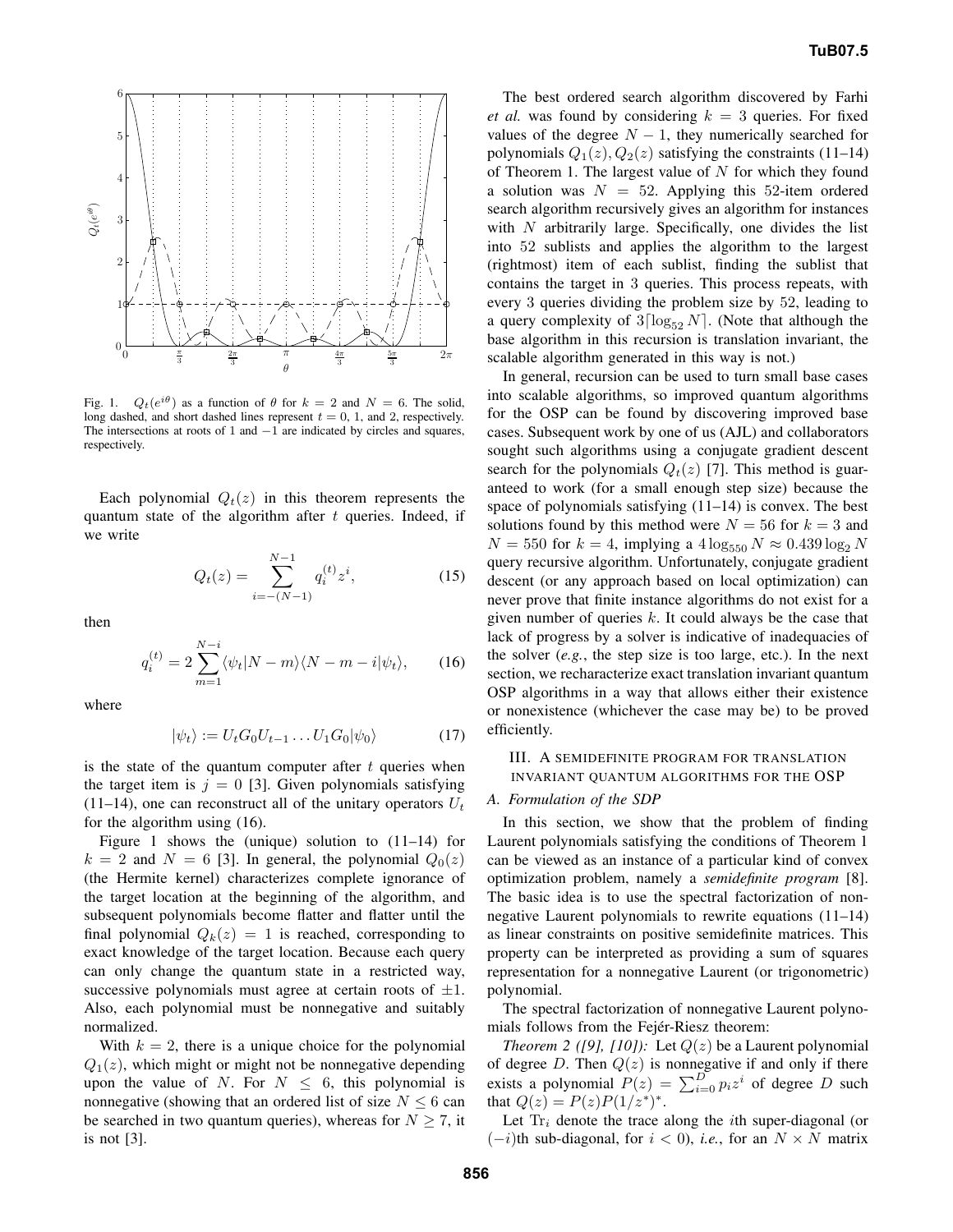$X$ ,

$$
\operatorname{Tr}_{i} X = \begin{cases} \sum_{\ell=1}^{N-i} X_{\ell, \ell+i} & i \ge 0\\ \sum_{\ell=1}^{N+i} X_{\ell-i, \ell} & i < 0. \end{cases} \tag{18}
$$

The Fejér-Riesz theorem can be used to express nonnegative Laurent polynomials in terms of positive semidefinite matrices, as shown by the following lemma.

*Lemma 1:* Let  $Q(z) = \sum_{i=-\lfloor (N-1) \rfloor}^{N-1} q_i z^i$  be a Laurent polynomial of degree  $N-1$ . Then  $\hat{Q}(z)$  is nonnegative if and only if there exists an  $N \times N$  Hermitian, positive semidefinite matrix Q such that  $q_i = \text{Tr}_i Q$ .

*Proof:* The "if" direction follows from the representation

$$
Q(z) = \begin{bmatrix} 1 & \cdots & z^{-(N-1)} \end{bmatrix} Q \begin{bmatrix} 1 \\ \vdots \\ z^{N-1} \end{bmatrix} . \qquad (19)
$$

This  $Q(z)$  is real on  $|z|=1$  since  $Q=Q^{\dagger}$ ; it is nonnegative there because  $Q$  is positive semidefinite.

The converse follows from the spectral factorization of  $Q(z)$ . Let  $Q(z) = P(z)P(1/z^*)^*$ , let  $p :=$  $[p_0 \cdots p_{N-1}]^T$ , and let  $\mathbf{z} := \begin{bmatrix} 1 & \cdots & z^{N-1} \end{bmatrix}^T$ . Then  $P(z) = \mathbf{p}_z^T \mathbf{z}$ , and  $Q(z) = \mathbf{z}^\dagger \mathbf{p}^* \mathbf{p}^T \mathbf{z}$  on  $|z| = 1$ . We choose  $Q := \mathbf{p}^* \mathbf{p}^T$ , which by construction is Hermitian and positive semidefinite. Furthermore, since  $Q(z)$  on  $|z|=1$  determines the coefficients  $q_i$ , we have  $q_i = \text{Tr}_i Q$ .

Because the Laurent polynomials in Theorem 1 are not only nonnegative but also *symmetric*, we can restrict the associated matrices to be real symmetric, as the following lemma shows.

*Lemma 2:* If  $Q(z)$  is a nonnegative, symmetric Laurent polynomial, then the matrix  $Q$  in Lemma 1 can be chosen to be real and symmetric without loss of generality.

*Proof:* Let Q be a Hermitian, positive semidefinite matrix such that  $Q(z) = z^{\dagger}Qz$  on  $|z| = 1$ , where z is defined as in the proof of Lemma 1. Then the symmetry  $Q(z) = Q(z^{-1})$  implies that  $Q(z) = \mathbf{z}^{\dagger} Q^T \mathbf{z}$  on  $|z| = 1$ , and by averaging these two expressions, we have  $Q(z) = \mathbf{z}^\dagger \tilde{Q} \mathbf{z}$ on  $|z| = 1$ , where  $\tilde{Q} := (Q + Q^T)/2$  is real and symmetric.

Using Lemma 2, we can recast the conditions  $(11-14)$  of Theorem 1 as the following *semidefinite program*:

*Semidefinite Program 1 (*S(k, N)*):* Find real symmetric positive semidefinite  $N \times N$  matrices  $Q_0, Q_1, \ldots, Q_k$  satisfying

 $Q_0 = E/N$  (20)

$$
\mathcal{T}_t Q_t = \mathcal{T}_t Q_{t-1} \qquad \forall t \in \{1, 2, \dots, k\} \qquad (21)
$$

$$
Q_k = I/N \tag{22}
$$

$$
\text{Tr}\,Q_t = 1 \qquad \qquad \forall \, t \in \{0, 1, \dots, k\} \qquad (23)
$$

where E is the  $N \times N$  matrix in which every element is 1 and  $\mathcal{T}_t : \mathcal{S}^N \to \mathbb{R}^{N-1}$  is a linear operator (on the space  $\mathcal{S}^N$ of real symmetric  $N \times N$  matrices) that computes signed traces along the (off-) diagonals, namely

$$
(\mathcal{T}_t X)_i := \text{Tr}_i X + (-1)^t \text{Tr}_{i-N} X \tag{24}
$$

for  $i \in \{1, 2, \ldots, N-1\}.$ 

The existence of an exact, translation invariant quantum algorithm for the OSP is equivalent to the existence of a solution to this semidefinite program, which can be seen as follows:

*Theorem 3:* There exists an exact, translation invariant, kquery quantum algorithm for the N-element OSP if and only if  $S(k, N)$  has a solution.

*Proof:* Given  $Q_0, Q_1, \ldots, Q_k$  satisfying  $S(k, N)$ , let  $Q_j(z) := \begin{bmatrix} 1 & \cdots & z^{-(N-1)} \end{bmatrix} Q_j \begin{bmatrix} 1 & \cdots & z^{N-1} \end{bmatrix}^T$ . Then the symmetry of each matrix  $\overrightarrow{Q}_i$  implies that each  $\overrightarrow{Q}_i(z)$  is a nonnegative, symmetric Laurent polynomial; and conditions (20–23) imply conditions (11–14), respectively.

Conversely, suppose  $Q_0(z), Q_1(z), \ldots, Q_k(z)$  are nonnegative, symmetric Laurent polynomials of degree  $N - 1$ satisfying (11–14). Let  $Q_0 := E/N$ , let  $Q_k := I/N$ , and let  $Q_1, Q_2, \ldots, Q_{k-1}$  be positive semidefinite matrices obtained from  $Q_1(z)$ ,  $Q_2(z)$ ,...,  $Q_{k-1}(z)$  according to Lemma 2. Then  $(12)$  and  $(14)$  imply  $(21)$  and  $(23)$ , respectively.

This reformulation of the problem has the advantage that semidefinite programs are a well-studied class of convex optimization problems. In fact, semidefinite programming feasibility problems can be solved (modulo some minor technicalities) in polynomial time [8], [11]. Furthermore, there are several widely available software packages for solving semidefinite programs [12], [13], [14].

Note that by "solving" a semidefinite program, we mean not only finding a solution if one exists, but also generating an *infeasibility certificate* (namely, a solution to the dual semidefinite program) if one does not. Thus, by solving  $S(k, N)$  for various values of k and N, not only can we extract algorithms from feasible solutions, but we can also generate lower bounds for the quantum query complexity of the OSP (assuming we restrict our attention to exact, translation invariant algorithms). In other words, this approach unifies algorithm design and lower bound analysis into a single method.

## *B. Improved formulation by symmetry reduction*

In moving from the polynomial to the semidefinite programming formulation, we have increased the number of real parameters specifying an exact, translation invariant quantum OSP algorithm from  $(N-1)(k-1)$  to  $N(N+1)(k-1)/2$ . As benefits, we have put the problem in a numerically tractable form, and we are now able to prove nonexistence as well as existence of algorithms. But the increase in parameters is nevertheless undesirable.

Fortunately, in our case we can reduce the size of the parameter set roughly by half by exploiting symmetry. In particular, in terms of the  $N \times N$  counterdiagonal matrix (the *counteridentity matrix*)

$$
J := \begin{bmatrix} 0 & 0 & \cdots & 1 \\ \vdots & \vdots & \ddots & \vdots \\ 0 & 1 & \cdots & 0 \\ 1 & 0 & \cdots & 0 \end{bmatrix},
$$
 (25)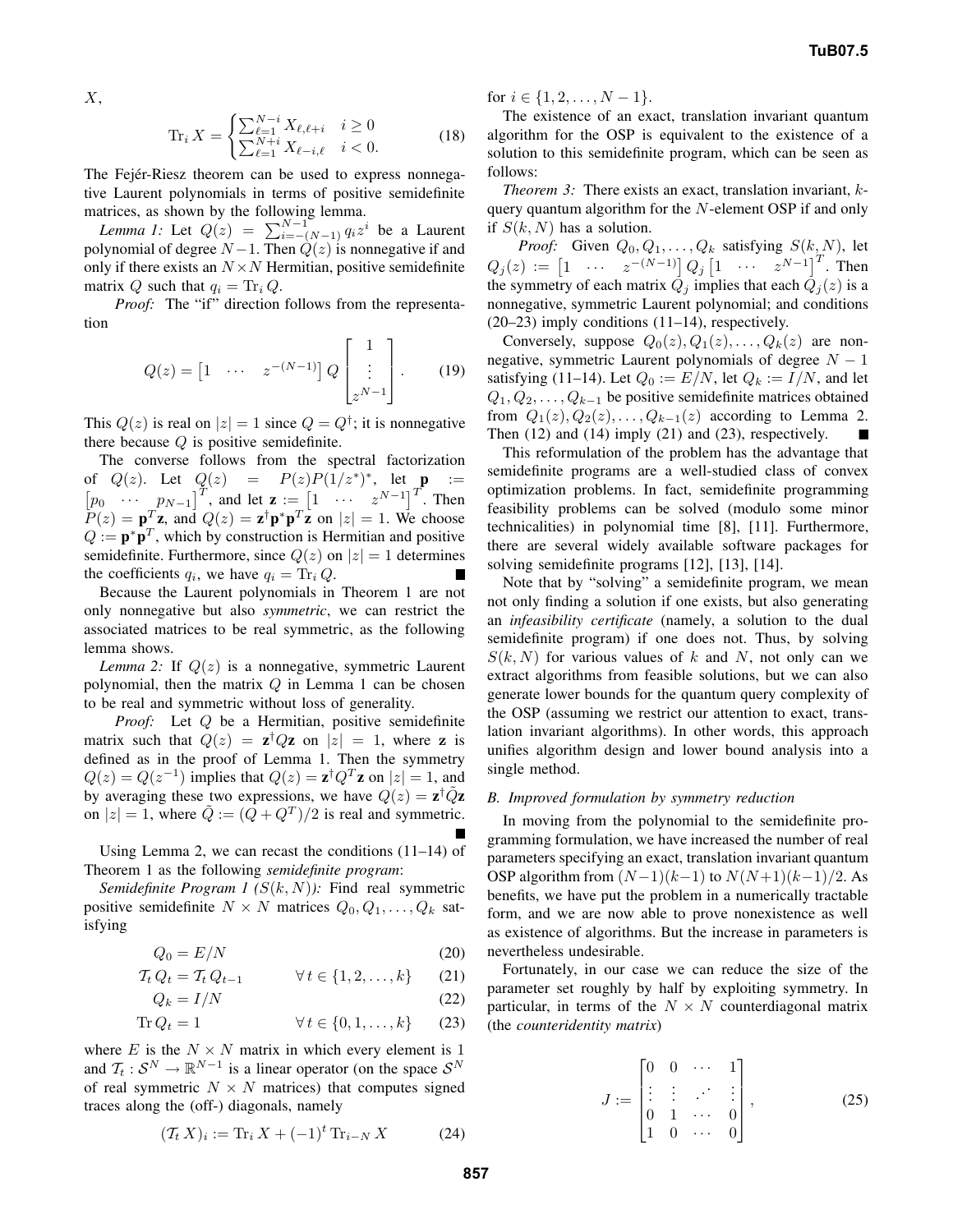we have

*Lemma 3:* If  $Q_0, Q_1, \ldots, Q_k$  is a solution to  $S(k, N)$ , then so is  $JQ_0J, JQ_1J, \ldots, JQ_kJ$ .

*Proof:* The matrices  $JQ_tJ$  are positive semidefinite since J is unitary. Clearly,  $JQ_0J = Q_0$  and  $JQ_kJ = Q_k$ , so (20) and (22) are satisfied. Since  $\text{Tr}_i J Q_t J = \text{Tr}_{-i} Q_t$ by the definition of J, and since  $\text{Tr}_{-i} Q_t = \text{Tr}_i Q_t$  because each  $Q_t$  is a symmetric matrix, (22) is satisfied. Finally, (23) is satisfied since  $J^2 = I$ . Thus, by convexity, if  $Q_0, Q_1, \ldots, Q_k$  is a solution to  $S(k, N)$  then so is  $\frac{1}{2}(Q_0 + JQ_0J), \frac{1}{2}(Q_1 +$  $JQ_1J)$ ,...,  $\frac{1}{2}(Q_k + JQ_kJ)$ . In other words, we can assume that the matrices  $Q_t$  commute with J without loss of generality.

Due to this commutation property, we can blockdiagonalize each  $Q_t$  into two blocks, each of which has roughly one quarter the number of elements (depending on the parity of N). For example, for N even,  $Q = JQJ$  implies that Q has the form

$$
Q = \begin{bmatrix} A & B \\ JBJ & JAJ \end{bmatrix}
$$
 (26)

where  $A = A^T$  and  $B = J B^T J$ . Thus we have

$$
U^{\dagger}QU = \frac{1}{2} \begin{bmatrix} I & I \\ J & -J \end{bmatrix}^T \begin{bmatrix} A & B \\ JBJ & JAJ \end{bmatrix} \begin{bmatrix} I & I \\ J & -J \end{bmatrix}
$$
 (27)  

$$
\begin{bmatrix} A + BJ & 0 & \end{bmatrix}
$$
 (29)

$$
= \begin{bmatrix} A+BJ & 0 \\ 0 & A-BJ \end{bmatrix}, \tag{28}
$$

so that Q is positive semidefinite if and only if  $A \pm BJ$  are both positive semidefinite. The net effect of this symmetry reduction is to cut the number of real parameters in  $S(k, N)$ to  $N(N/2+1)(k-1)/2$  (for N even) or  $(N+1)^2(k-1)/4$ (for N odd), *i.e.*, roughly by half.

## *C. Duality*

The formulation of the search for algorithms as a semidefinite programming problem has other important consequences, besides computational tractability. In particular, it enables the use of *duality* methods, in order to certify the inexistence of algorithms satisfying certain performance requirements (i.e., complexity lower bounds). In the specific case of the formulation discussed, we have the following result:

*Theorem 4:* Let  $T_t^* : \mathbb{R}^{N-1} \to S^N$  be the adjoint of  $T_t$ (as defined in (24)). If there exist  $z_1, \ldots, z_k \in \mathbb{R}^{N-1}$  and  $\lambda_1, \ldots, \lambda_{k-1} \in \mathbb{R}$  such that

Tr 
$$
Q_0 T_1^*(z_1) - \text{Tr } Q_k T_k^*(z_k) > \sum_{t=1}^{k-1} \lambda_t
$$
 (29)

$$
\mathcal{T}_{t}^{*}(z_{t}) - \mathcal{T}_{t+1}^{*}(z_{t+1}) \leq \lambda_{t} I, \qquad t = 1, \ldots, k-1
$$

then no  $k$ -query translationally invariant quantum algorithm exists.

*Proof:* The statement follows directly from semidefinite programming (weak) duality. For simplicity of notation, let

| $\boldsymbol{k}$ |      |
|------------------|------|
|                  |      |
|                  | 56   |
|                  | 605  |
| 5                | 5000 |

#### TABLE I

ORDERED LIST SIZES  $N^*$  SEARCHABLE A  $k$ -QUERY EXACT, TRANSLATION INVARIANT QUANTUM ALGORITHM SUCH THAT NO SUCH

```
ALGORITHM EXISTS FOR A LIST OF SIZE N^*+1.
```
 $T_t = T_t^*(z_t)$ . Then, for any primal feasible  $Q_t$  and dual feasible  $\lambda_t$ ,  $z_t$ , we have

Tr 
$$
Q_0 T_1 - \text{Tr } Q_k T_k \le
$$
  
\nTr  $Q_0 T_1 + \sum_{t=1}^{k-1} \text{Tr } Q_t \cdot (\lambda_t I - T_t + T_{t+1}) - \text{Tr } Q_k T_k =$   
\n
$$
\sum_{t=1}^{k-1} \lambda_t + \sum_{t=1}^k \langle z_t, T_t (Q_{t-1} - Q_t) \rangle = \sum_{t=1}^{k-1} \lambda_t,
$$

which clearly yields a contradiction with (29).

An appealing interpretation of the dual is that it provides a sequence  $\{T_t^*(z_t)\}\$  of (possibly indefinite) metrics on the states, with their consecutive differences bounded by  $\lambda_t$ . Since the total variation between the given initial and final state is bounded below by the sum of the  $\lambda_t$ , no k-query operation algorithm transforming these pair of states can possibly exist.

#### IV. RESULTS

We solved the semidefinite program  $S(k, N)$  for various values of  $k$  and  $N$  using the numerical solvers SeDuMi [12], SDPT3 [13], and SDPA [14]. These solvers use generalpurpose primal-dual interior-point methods that eventually become limited by machine memory. (Although there are algorithms for solving SDPs that are not based on interior point methods, we did not attempt to use such algorithms.)

The time required to solve  $S(k, N)$  was substantially reduced by exploiting the symmetry described in Section III-B. In addition, it is helpful that the constraints are fairly sparse. Nevertheless, we are ultimately limited by the fact that the maximum size of a list that can be searched increases exponentially with the number of queries, so that we can only consider fairly small values of k.

For each  $k \leq 4$ , we found the smallest value  $N^*$  such that  $S(k, N^*)$  has a solution but  $S(k, N^*+1)$  does not. Although we were able to find solutions to  $S(5, N)$  for some values of N, we ran out of machine memory before we could find an infeasibility certificate. A summary of the values  $N^*$  we obtained is presented in Table I.

By recursion, the  $k = 4$ ,  $N^* = 605$  query algorithm yields a scalable algorithm whose query complexity is

$$
4\log_{605} N \approx 0.433 \log_2 N. \tag{30}
$$

This result also implies improvements to other algorithms; for example, it implies a quantum sorting algorithm whose query complexity is  $4N \log_{605} N$ .